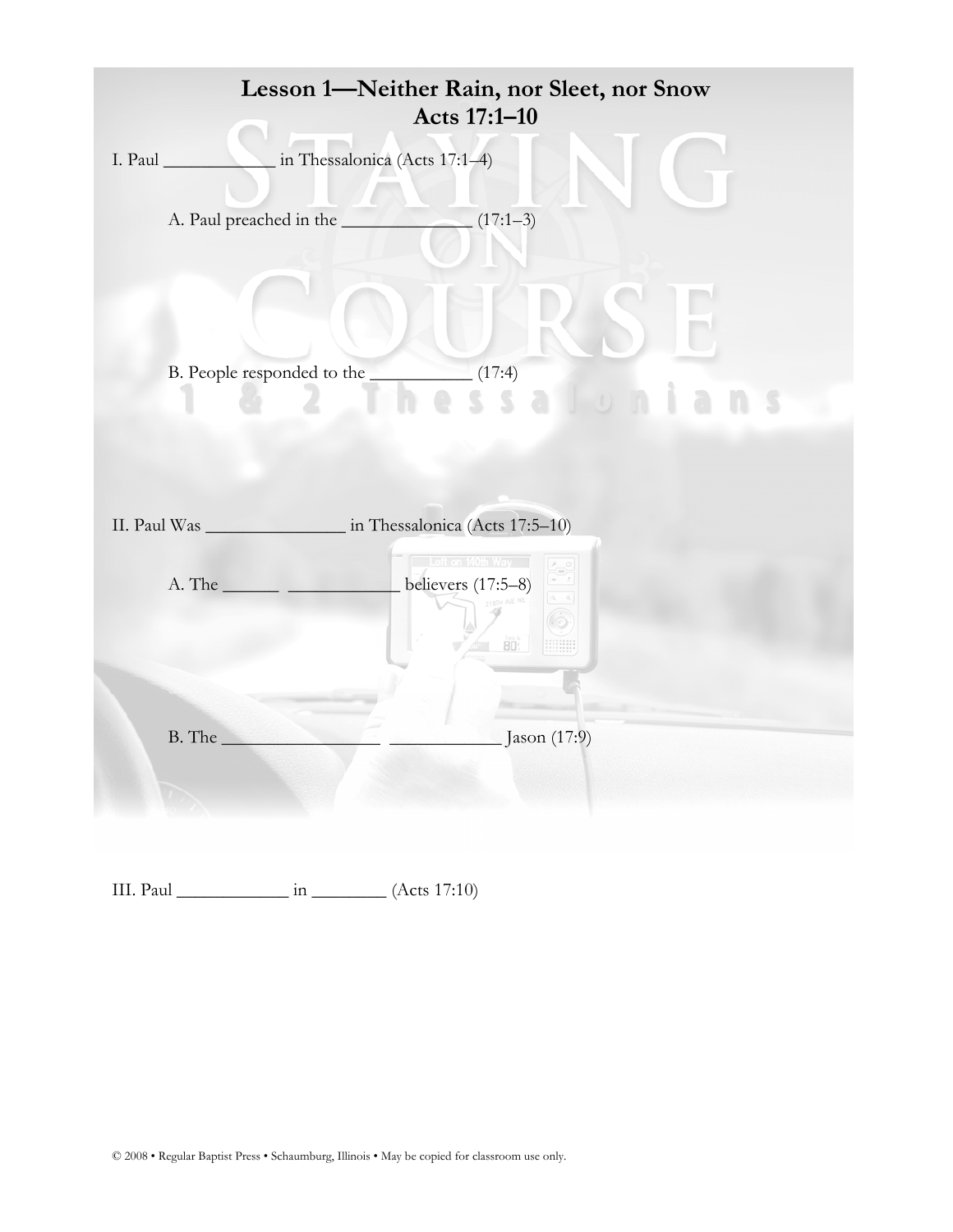|                                                                                                                                                                                                                                | Lesson 2-Driver's Ed<br>1 Thessalonians 1 |
|--------------------------------------------------------------------------------------------------------------------------------------------------------------------------------------------------------------------------------|-------------------------------------------|
| I. Introduction (1 Thess. 1:1)                                                                                                                                                                                                 |                                           |
|                                                                                                                                                                                                                                |                                           |
| $\overline{\phantom{a}}$ to the<br>II. The                                                                                                                                                                                     | $(1 \text{ Thesis. } 1:2-5)$              |
| A. The evidence of $(1:2-4)$                                                                                                                                                                                                   |                                           |
|                                                                                                                                                                                                                                | - 5<br>is a<br>5                          |
|                                                                                                                                                                                                                                |                                           |
|                                                                                                                                                                                                                                |                                           |
|                                                                                                                                                                                                                                |                                           |
|                                                                                                                                                                                                                                | Left on 140th Way                         |
|                                                                                                                                                                                                                                | AVE NE                                    |
| III. The settlement of the settlement of the settlement of the settlement of the settlement of the settlement of the settlement of the settlement of the settlement of the settlement of the settlement of the settlement of t | $\sqrt{2}$ 80<br>$(1$ Thess. 1:6-10)      |
| A. They became (1:6)                                                                                                                                                                                                           |                                           |
|                                                                                                                                                                                                                                |                                           |
|                                                                                                                                                                                                                                |                                           |
|                                                                                                                                                                                                                                |                                           |

B. They became  $\frac{1}{(1:7-10)}$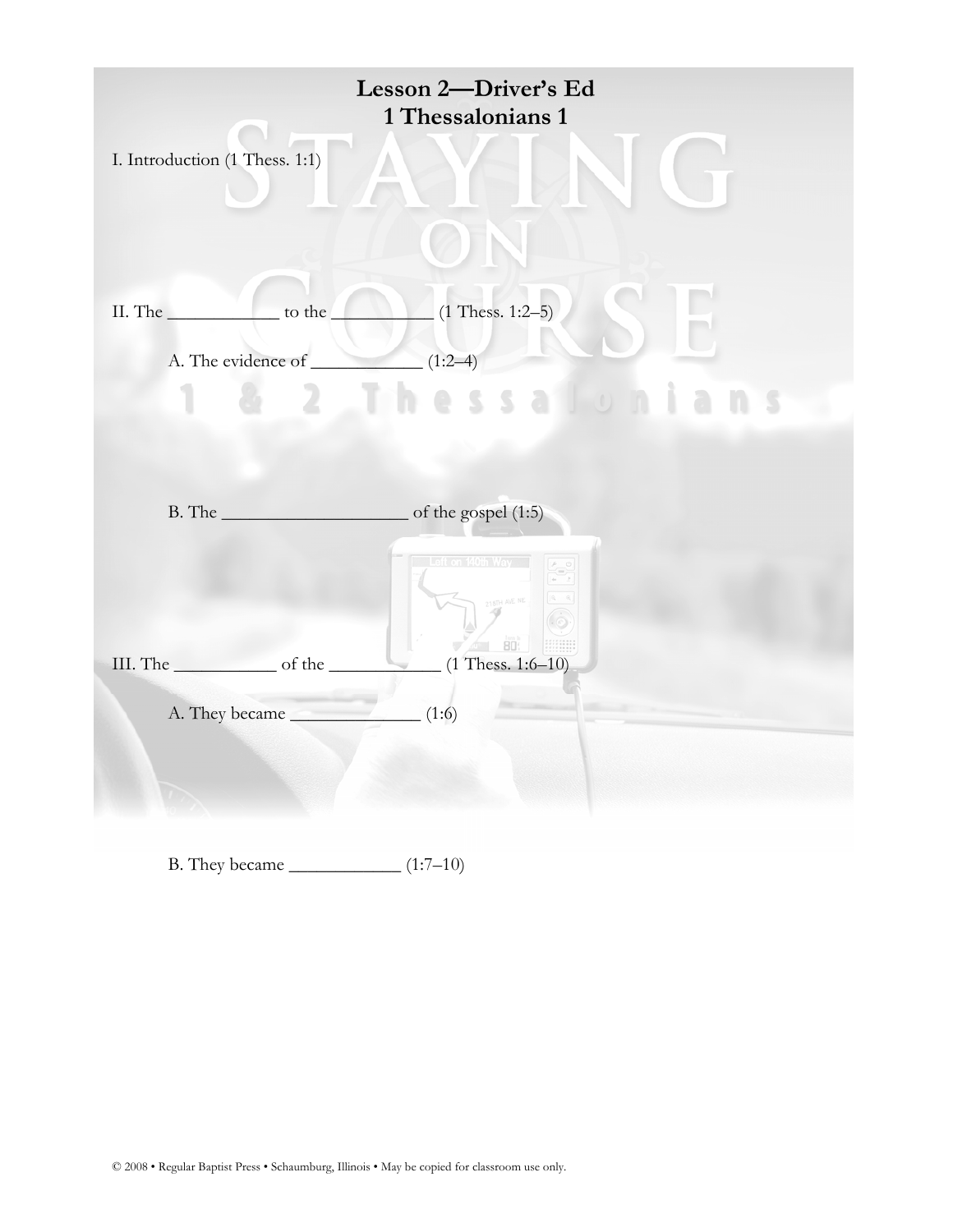| Lesson 3—Staying between the Lines<br>1 Thessalonians 2:1-16 |                                                               |  |  |  |  |
|--------------------------------------------------------------|---------------------------------------------------------------|--|--|--|--|
| I. The $\_\_$                                                | of Their Ministry (1 Thess. 2:1, 2)                           |  |  |  |  |
| II. The                                                      | of Their Ministry (1 Thess. 2:3-9)                            |  |  |  |  |
|                                                              | A. Their $(2:3-6)$                                            |  |  |  |  |
|                                                              | $2 - 1$ th<br>essalon                                         |  |  |  |  |
| B. Their ___________ $(2:7, 8)$                              |                                                               |  |  |  |  |
| C. Their                                                     | Left on 140th Way<br>218TH AVE NE<br>(2:9)<br>80.<br>:::::::: |  |  |  |  |
|                                                              | III. Their Ministry (1 Thess. 2:10)                           |  |  |  |  |
|                                                              | IV. The ________ in Their Ministry (1 Thess. 2:11, 12)        |  |  |  |  |

V. The \_\_\_\_\_\_\_\_\_\_\_\_\_\_\_\_\_ of Their Ministry (1 Thess. 2:13–16)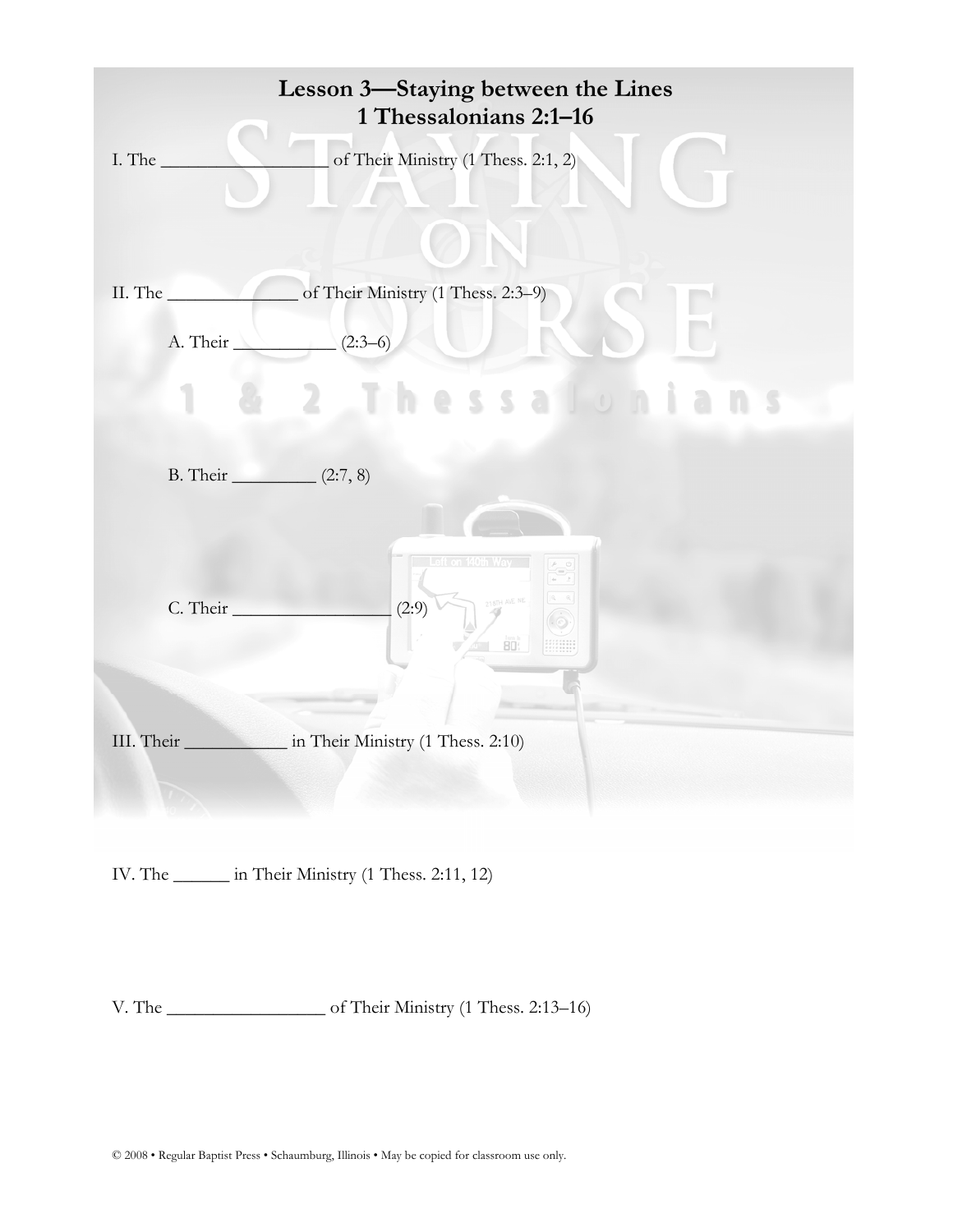|                | <b>Lesson 4-Roadblock Ahead</b><br>1 Thessalonians 2:17-3:13                                                     |
|----------------|------------------------------------------------------------------------------------------------------------------|
| I. Paul's $\_$ | for the Thessalonians (1 Thess. 2:17-20)                                                                         |
| II. Paul's     | of Satan's Roadblocks (1 Thess. 3:1-5)<br>$\sum_{i=1}^{\infty}$<br>$\begin{array}{c} \hline \end{array}$<br>S    |
|                | Left on 140th Way<br>III. Paul's ___________ concerning the Thessalonians (1 Thess. 3:6-9)<br>80.<br>----------- |
| IV. Paul's     | for the Thessalonians (1 Thess. 3:10-13)                                                                         |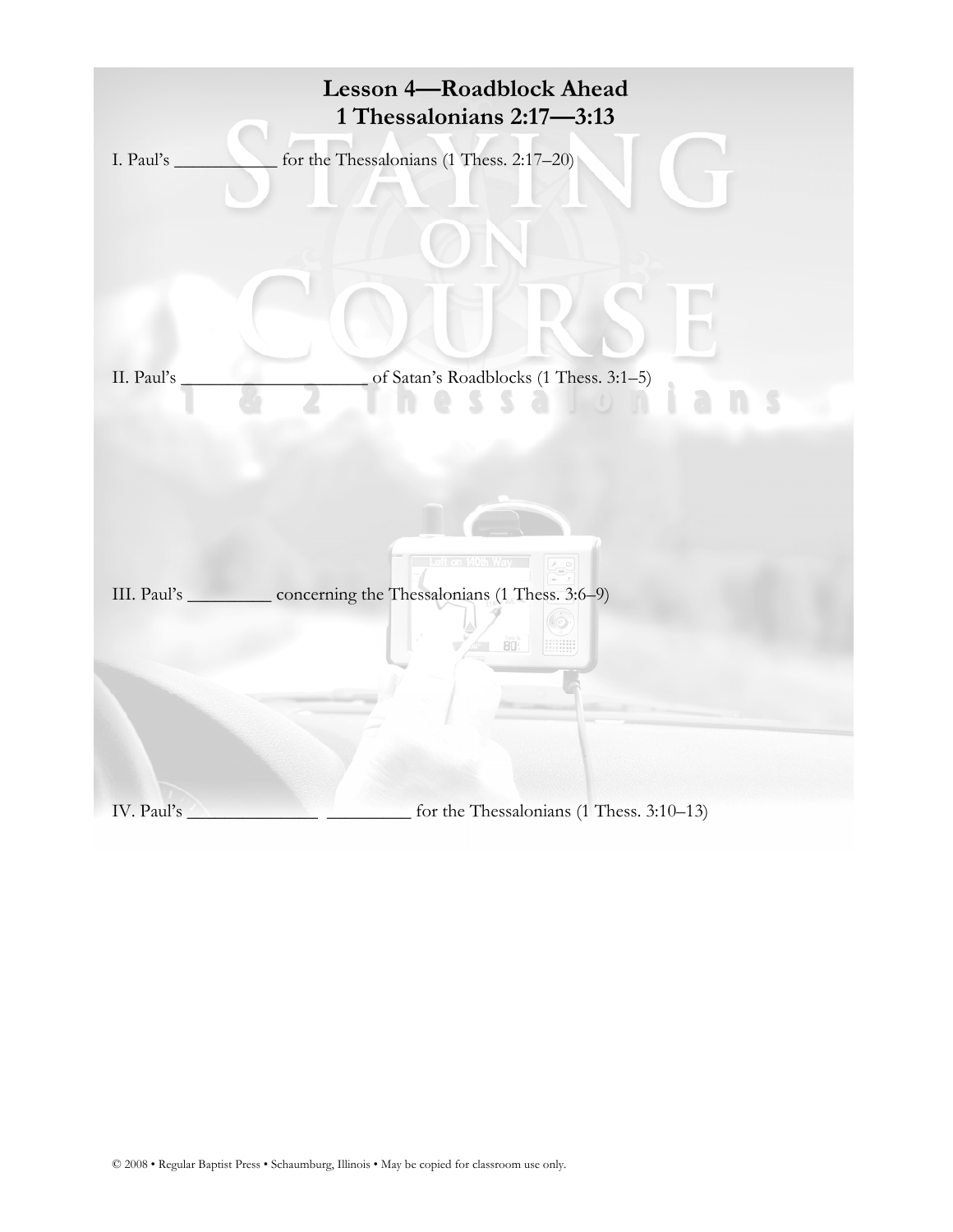

B. By \_\_\_\_\_\_\_\_\_ a \_\_\_\_\_\_\_\_ life (4:11)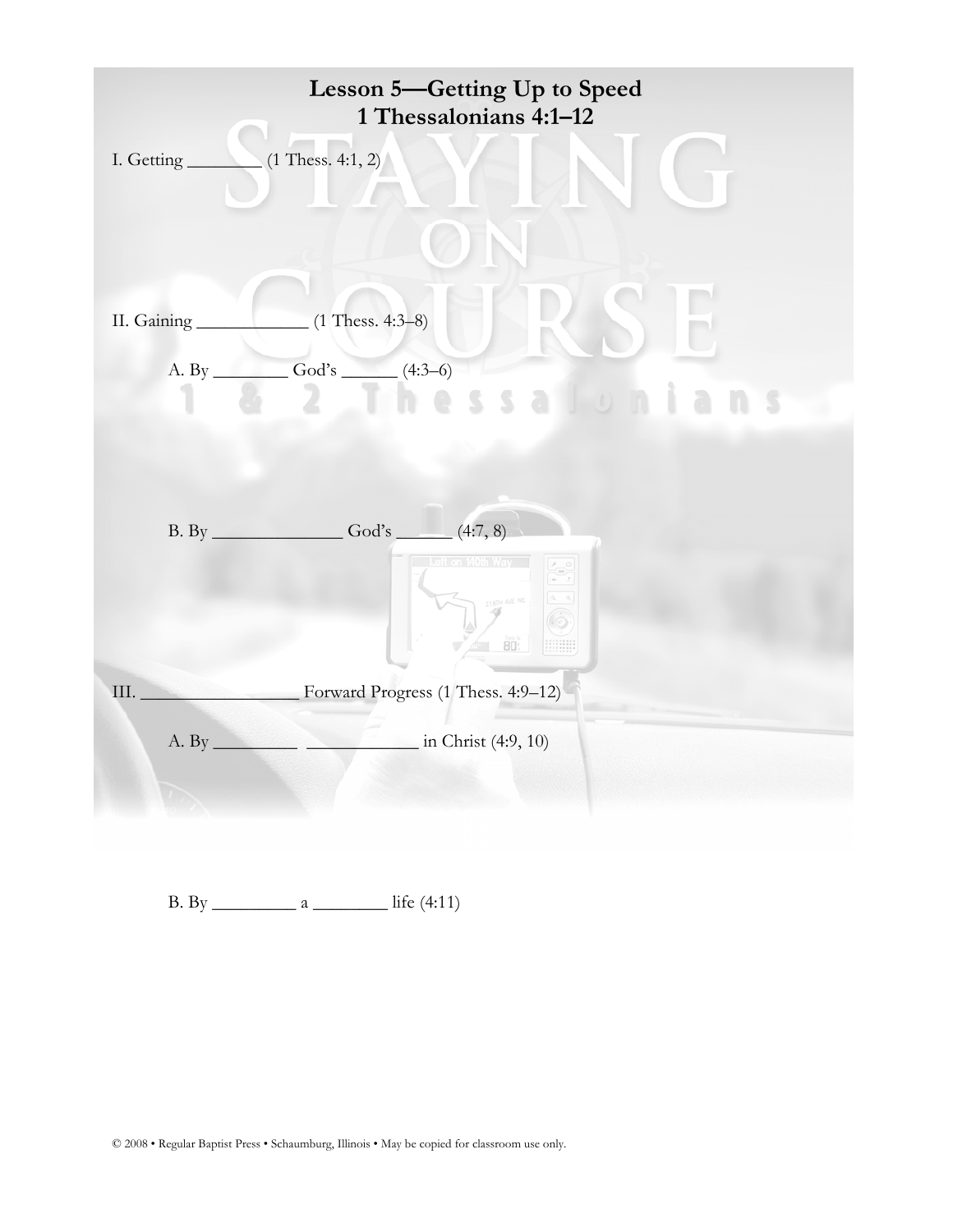

IV. Paul's \_\_\_\_\_\_\_\_\_\_\_\_\_\_\_ (1 Thess. 4:18)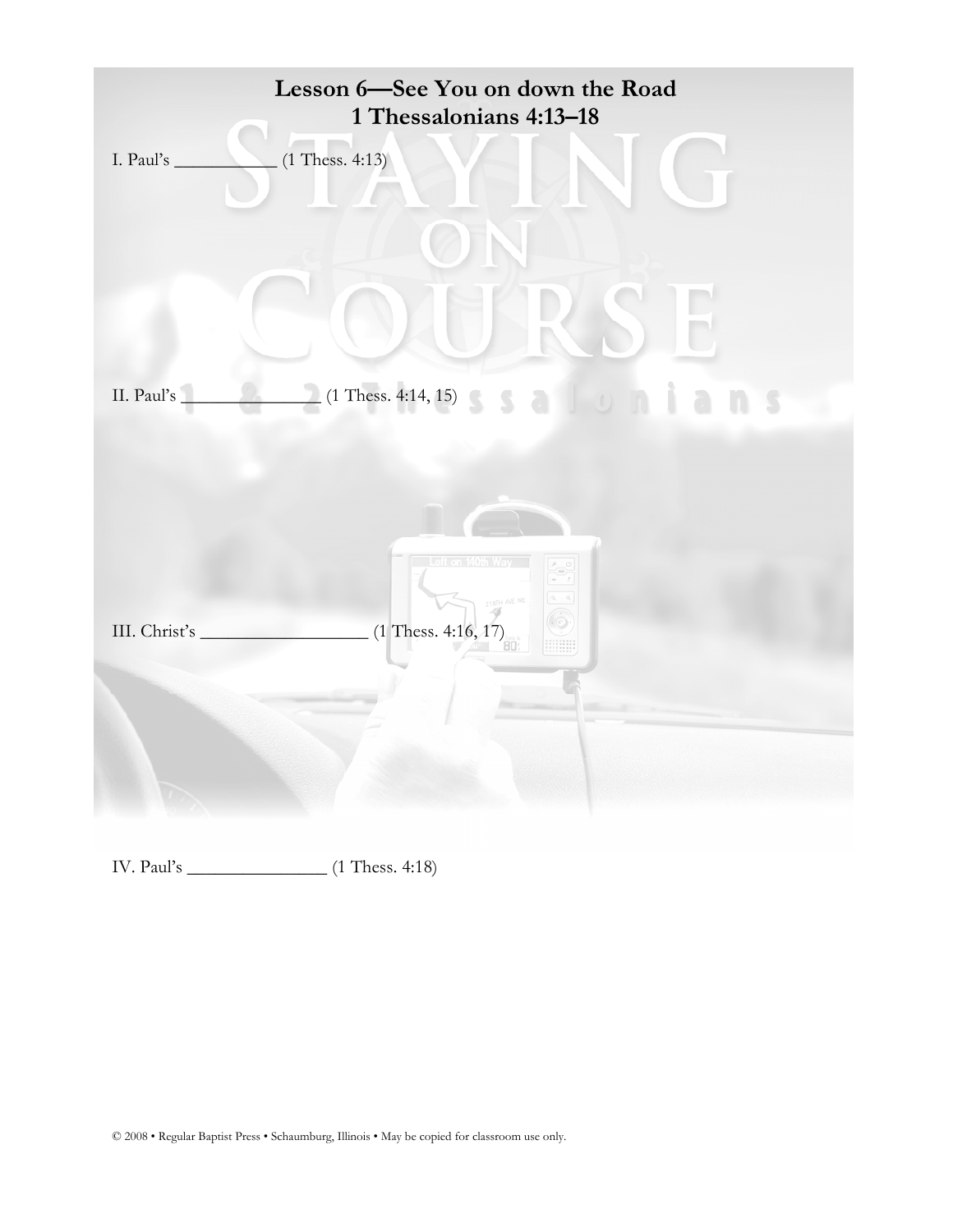| Lesson 7-Warning! Falling Rocks!<br>1 Thessalonians 5:1-11 |                                                                       |  |  |  |  |  |
|------------------------------------------------------------|-----------------------------------------------------------------------|--|--|--|--|--|
|                                                            | of the Day of the Lord (1 Thess. 5:1, 2)<br>$\mathbf{L} = \mathbf{L}$ |  |  |  |  |  |
|                                                            | II. ___________ of the Day of the Lord (1 Thess. 5:3)                 |  |  |  |  |  |
|                                                            | S S a                                                                 |  |  |  |  |  |
|                                                            | because of the Day of the Lord (1 Thess. 5:4-10)<br>III.              |  |  |  |  |  |
|                                                            | A. The Thessalonians'<br>(5:4, 5)                                     |  |  |  |  |  |
|                                                            | Left on 140th Way<br>218TH AVE NE<br>80:                              |  |  |  |  |  |
|                                                            | B. The Thessalonians' $(5:6-10)$                                      |  |  |  |  |  |
|                                                            | $(vv. 6-8)$<br>1. Watchful and                                        |  |  |  |  |  |
|                                                            | 2. Loving and _________________ (vv. 8–10)                            |  |  |  |  |  |

IV. \_\_\_\_\_\_\_\_\_\_\_\_ to the Day of the Lord (1 Thess. 5:11)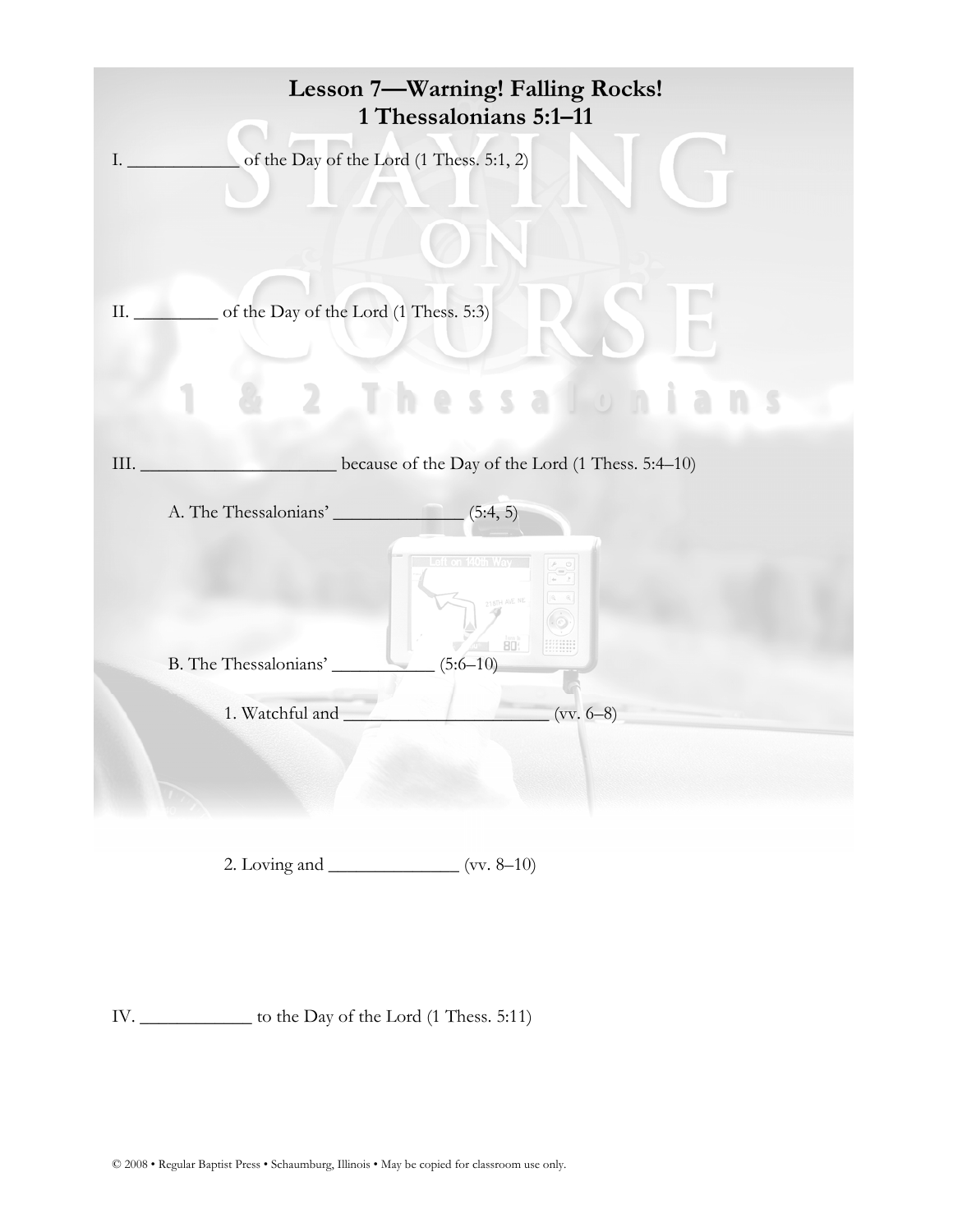| <b>Lesson 8-Backseat Drivers</b><br>1 Thessalonians 5:12-28                                         |
|-----------------------------------------------------------------------------------------------------|
| $(1 \text{ Thesis. } 5:12-22)$<br>I. Paul's                                                         |
|                                                                                                     |
| B. Concerning $(5:14, 15)$<br>$2 \pm 1$<br>hessalunian                                              |
| C. Concerning ______ (5:16–18)                                                                      |
| Left on 140th Way<br><b>18TH AVE NE</b><br>D. Concerning God's ______ (5:19-22)<br>80.<br>::::::::: |
|                                                                                                     |

III. Paul's \_\_\_\_\_\_\_\_\_\_\_\_\_\_\_ (1 Thess. 5:25–28)

© 2008 • Regular Baptist Press • Schaumburg, Illinois • May be copied for classroom use only.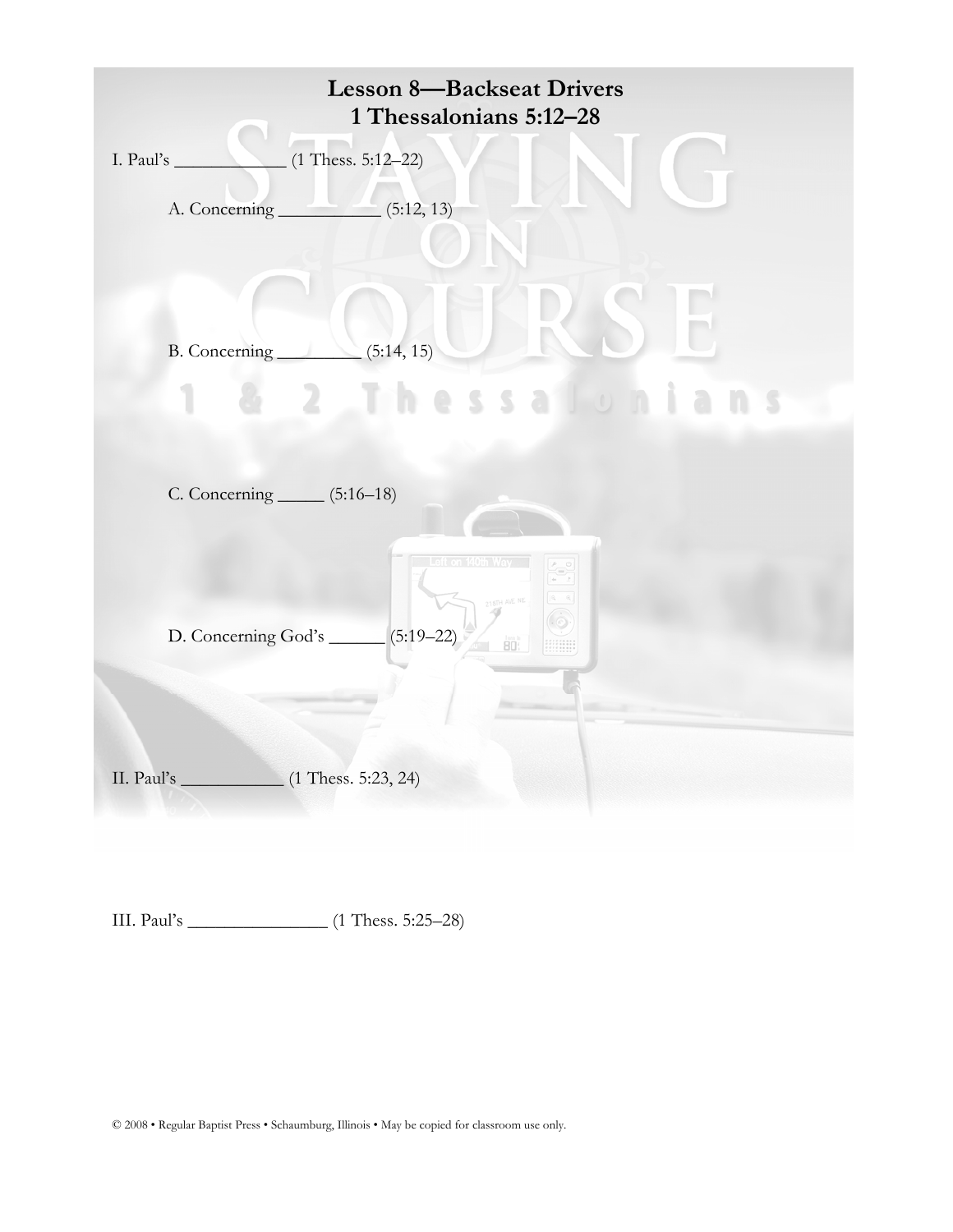| Lesson 9-Photo Radar in Use<br>2 Thessalonians 1                 |  |  |  |  |  |
|------------------------------------------------------------------|--|--|--|--|--|
| $(2$ Thess. 1:1, 2)<br>I. Paul's $\_\$                           |  |  |  |  |  |
| II. Paul's Praise (2 Thess. 1:3, 4)                              |  |  |  |  |  |
| A. Praise for<br>(1:3)                                           |  |  |  |  |  |
| salo<br>(1:4)<br>B. Praise for                                   |  |  |  |  |  |
| III. Paul's Pronouncement (2 Thess. 1:5-10)                      |  |  |  |  |  |
| A. His $(1:5)$                                                   |  |  |  |  |  |
| 80:<br>B. His explanation (1:6-10)                               |  |  |  |  |  |
| 1. Judgment is<br>on the<br>(v. 6)                               |  |  |  |  |  |
| 2. Justice is $\frac{1}{2}$ for the $\frac{1}{2}$ (v. 7)         |  |  |  |  |  |
| 3. Judgment is $\_\_\_\_\_$ on all $\_\_\_\_\_\_\_\_$ (vv. 8, 9) |  |  |  |  |  |
| 4. Christ will be $\_\_\_\_\_$ by all $\_\_\_\_\_\_\_$ (v. 10)   |  |  |  |  |  |
| IV.<br>for the Persecuted (2 Thess. 1:11, 12)                    |  |  |  |  |  |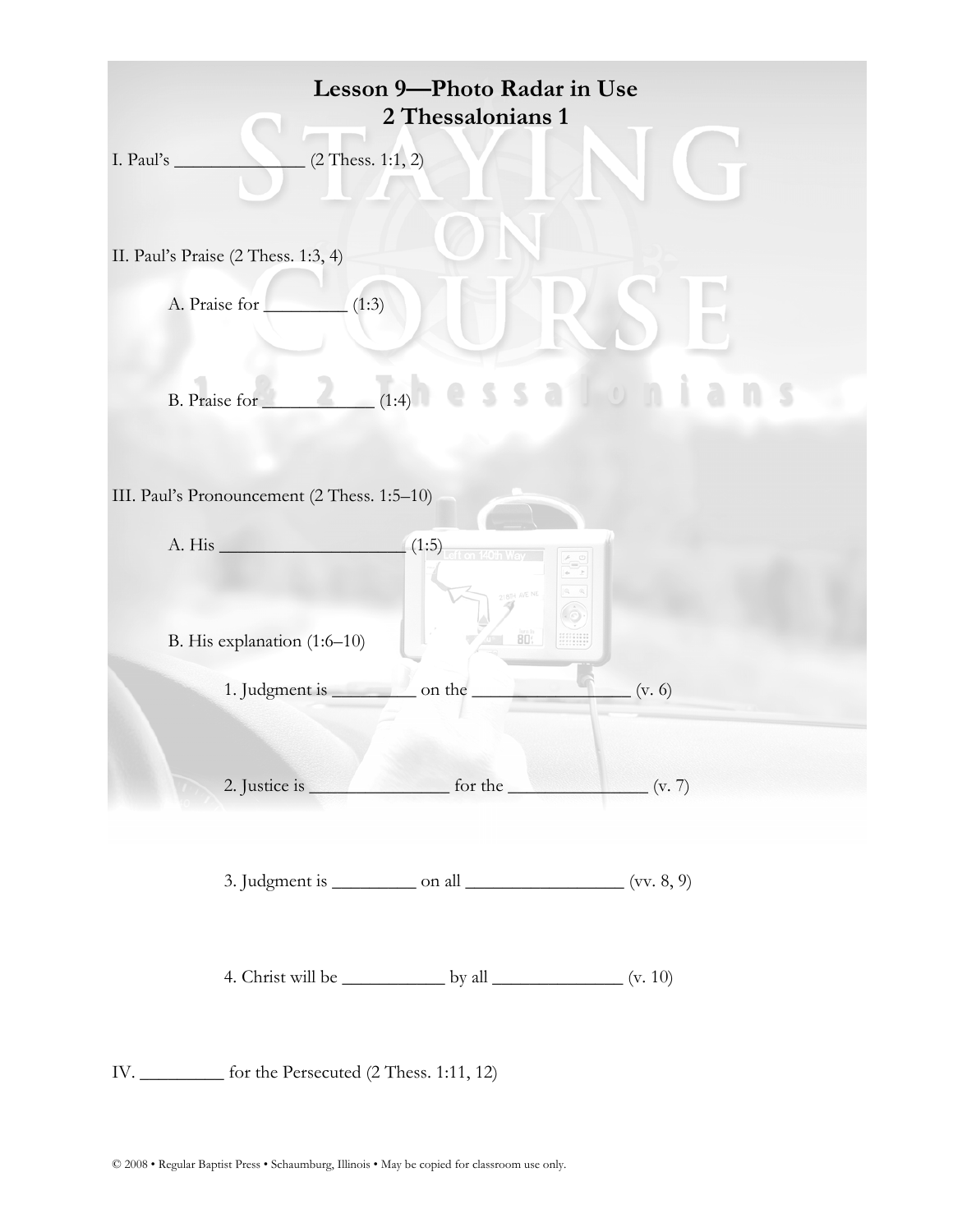| Lesson 10—Traveling with GPS<br>2 Thessalonians 2:1-12                   |  |  |  |  |  |
|--------------------------------------------------------------------------|--|--|--|--|--|
| I. Paul Calmed the Thessalonians Down (2 Thess. 2:1-3a)                  |  |  |  |  |  |
|                                                                          |  |  |  |  |  |
| (2:2b, 3a)<br>B. They were                                               |  |  |  |  |  |
| II. Paul Reinstructed the Thessalonians (2 Thess. 2:3b-12)               |  |  |  |  |  |
|                                                                          |  |  |  |  |  |
|                                                                          |  |  |  |  |  |
| 2. Preceded by the<br>- 80<br>3. Preceded by the<br>(vv. 6, 7)<br>of the |  |  |  |  |  |
| $(2:8-10)$<br>1. Christ will $\_\_\_\_\$ the $\_\_\_\_\$ (v. 8)          |  |  |  |  |  |
|                                                                          |  |  |  |  |  |
| 3. Antichrist will $\_\_\_\_\_\_\$ the $\_\_\_\_\$ r(v. 10)              |  |  |  |  |  |
| C. About the $\_\_\_\_\_$ of the $\_\_\_\_$ (2:11, 12)                   |  |  |  |  |  |

 $\copyright$  2008 • Regular Baptist Press • Schaumburg, Illinois • May be copied for classroom use only.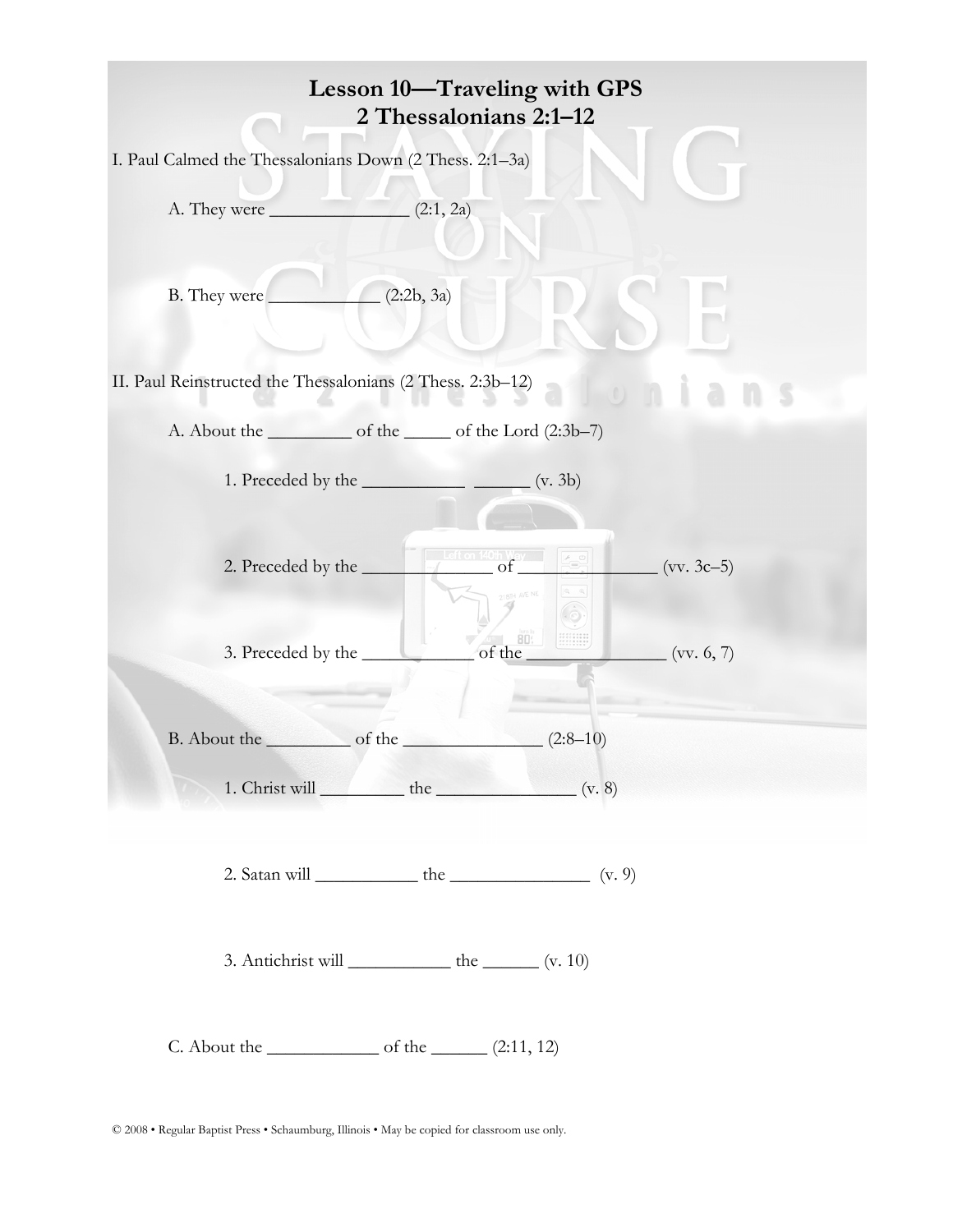

II. Paul's Prayer (2 Thess. 2:16, 17)

A. The \_\_\_\_\_\_\_\_\_\_\_\_\_\_ (2:16)

 $B. The ________ (2:17)$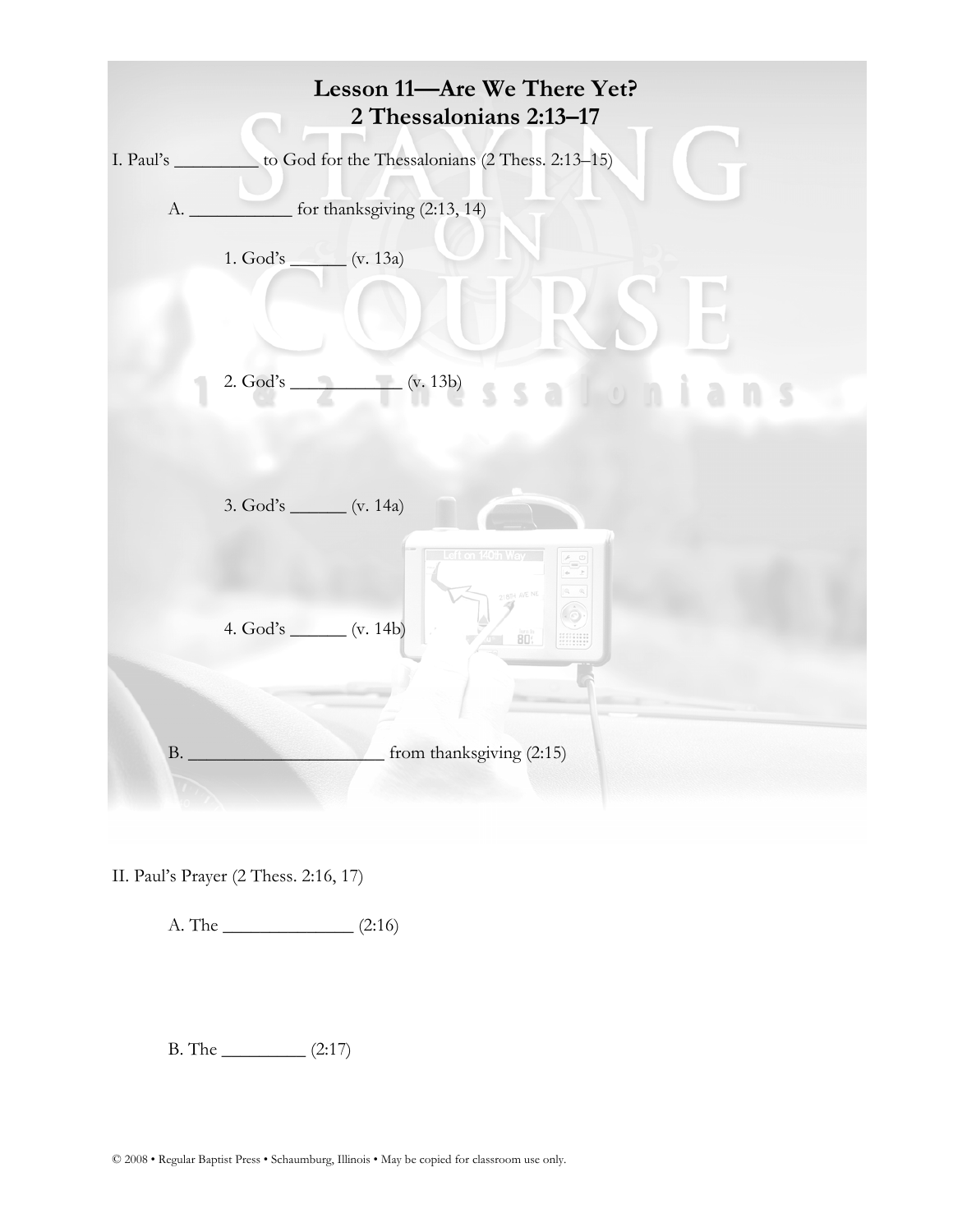|                                       | Lesson 12-"OnStar, How May I Help You?"     | 2 Thessalonians 3:1-5 |    |    |
|---------------------------------------|---------------------------------------------|-----------------------|----|----|
| I. Paul's Prayer                      | $(2$ Thess. 3:1-4)                          |                       |    |    |
| A. His                                | (3:1, 2)                                    |                       |    |    |
|                                       |                                             |                       |    |    |
| B. His                                | (3:3, 4)                                    | essalon               | -n | -5 |
|                                       |                                             | Left on 140th Way     |    |    |
| II. Paul's $(2 \text{ Thesis. } 3:5)$ |                                             | <b>BTH AVE NE</b>     |    |    |
|                                       | A. For the <u>contact of contact</u> (3:5a) | 80.                   |    |    |
|                                       |                                             |                       |    |    |
| B. For the                            | of.                                         | (3:5b)                |    |    |